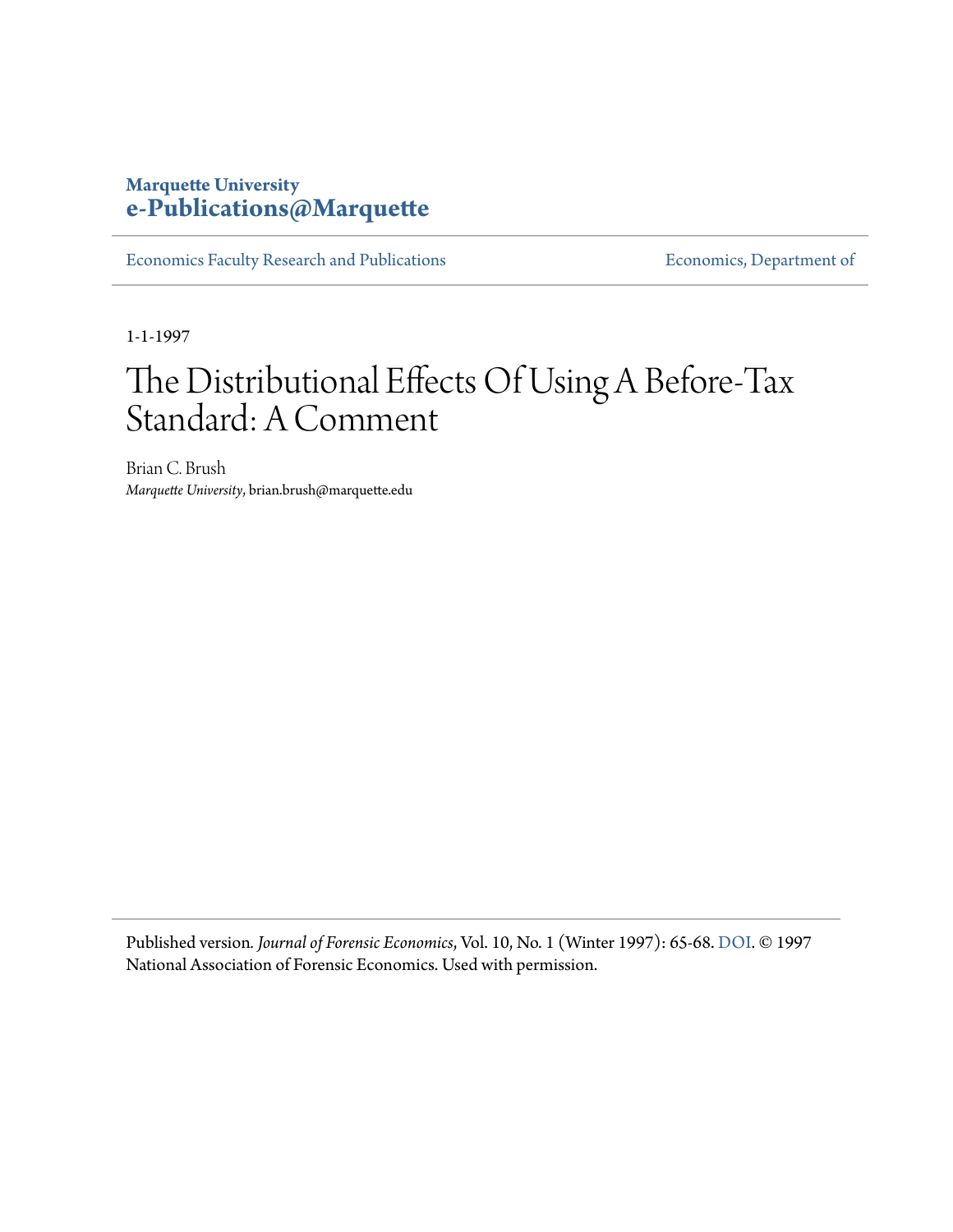## **The Distributional Effects Of Using A Before-Tax Standard: A Comment**

### Brian C. Brush\*

The papers in a special section in the Fall 1994 issue of this journal titled "Taxes and Economic Awards" presented several different approaches to the problem of accounting for income taxes in the calculation of economic damage awards. Of particular interest was the excellent paper by Harris (1994), who compared before-tax and after-tax damage awards using model which incorporated progressive federal and state income tax schedules into the calculations. He presented results showing the impact of variations in worklife expectancy, income level, the spread between earnings growth and discount rates, the absolute level of earnings growth and discount rates, and marital status on the overcompensation or undercompensation which would result from ignoring tax considerations in the calculation of awards. The purpose of this comment is to suggest simple improvements in Harris' model which provide for greater accuracy and flexibility while also making explicit the role of a key variable, the rate of inflation. The impact of the improvements on the calculation of after-tax damage awards is illustrated.

For various sets of assumptions about worklife, income, earnings growth rates, discount rates and marital status, Harris applied progressive taxation to both wage earnings and the interest earned on the lump sum award to calculate after-tax awards, and then compared these results to before-tax awards based on the same sets of assumptions. However, while in each case he calculated the taxes due on interest for each year of the worklife, he calculated the taxes due on wage earnings just once, on the base year earnings. He then made the simplifying assumption of a constant rate of growth in *after-tax* earnings over the remainder of the worklife. Thus, Harris compared a before-tax award based on a given before-tax earnings growth rate (e.g., 5%) with an after-tax award based on the same growth rate (e.g.,  $5\%$ ) applied to *after-tax* earnings. But with progressive taxation, the after-tax growth rate will normally differ from the before-tax growth rate. In the absence of any other simplifying assumptions, such a comparison of before-tax and after-tax awards would be distorted because the two awards would be based on different *before-tax* earnings growth rates.

Although he may not have been aware of the problem just stated, Harris managed to avoid it by making a second simplifying assumption. While federal exemptions, deductions and tax brackets have been indexed to the consumer price index since 1985, in his model they are indexed to the earnings growth rate. This assumption prevents the progressive tax schedule from taking either a larger or smaller share of income as earnings grow over the worklife, and guarantees that the before-tax and after-tax earnings growth rates will be equal. Unfortunately, the assumption rules out one of the more

<sup>\*</sup>Professor of Economics, Marquette University, Milwaukee, WI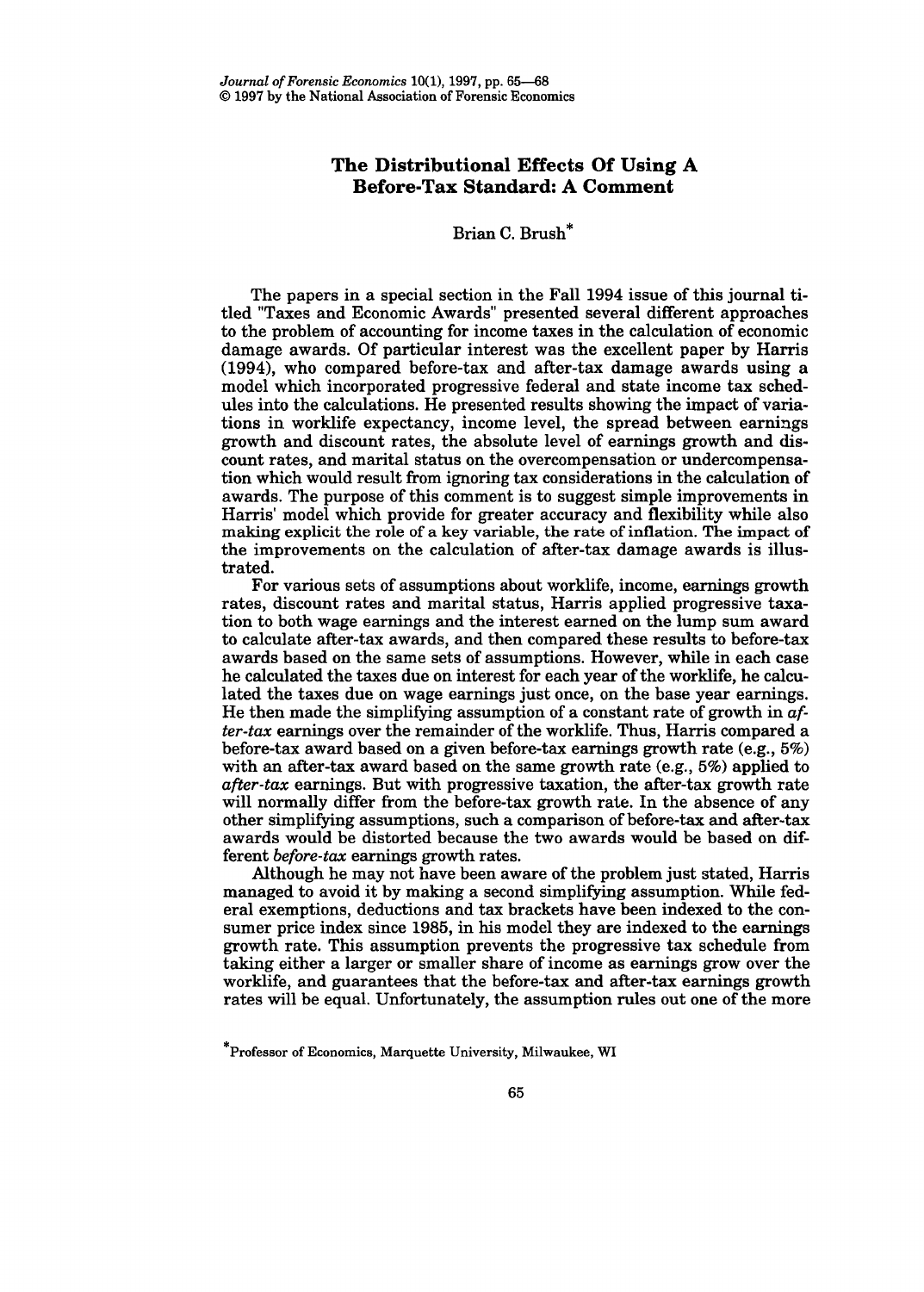important results of a progressive tax structure. If a progressive tax structure is not indexed, after-tax earnings will grow more slowly than before-tax earnings. If the tax structure is indexed to the inflation rate, after-tax earnings will grow more slowly (more rapidly) than before-tax earnings if beforetax earnings grow more rapidly (more slowly) than the inflation rate.

While Harris described his indexing assumption as "reasonable," he also recognized that it would affect the results. He stated that, as an alternative to the assumption he made, "...it could be assumed that they [deductions, exemptions and tax brackets] were indexed to the rate of inflation and that the inflation rate was lower than the earnings growth rate. This assumption would change the results presented." (p. 278)

It is no more difficult to calculate taxes on wages for each future year than it is to calculate taxes on interest for each year. Also, it is no more difficult to model the tax structure indexed to the inflation rate than it is to model the tax structure indexed to the earnings growth rate. Therefore, there is little to be gained from making the two simplifying assumptions discussed above. On the other hand, what is lost through these assumptions is some degree of accuracy (by indexing the tax structure to the wrong variable) and some degree of flexibility (by failing to separate out the infiation rate from the earnings growth and discount rates). Simply by introducing one additional variable (the inflation rate) into the model, one can achieve greater accuracy and flexibility in the calculation of after-tax awards by indexing the tax structure to the inflation rate rather than the earnings · growth rate, allowing the before-tax earnings growth rate to differ from the inflation rate, and allowing the before-tax earnings growth rate to differ from the after-tax earnings growth rate, which in fact is a usual result of progressive taxation. Finally, since the inflation rate has been identified by others as a key variable in the comparisons of before-tax and after-tax awards (Slesnick and Dolin 1983), it is best to treat it as an explicit variable.

In the present study, some of Harris' results were first replicated using an electronic spreadsheet program.1 Then his model was modified in the following ways: (1) In calculating both before-tax and after-tax awards, the same before-tax earnings growth rate was assumed, and the correct amount of taxes on wages was calculated separately for each year; (2) the inflation rate was introduced as an additional variable in the model, and the federal and state exemptions, deductions and tax brackets were indexed to the rate of inflation rather than to the rate of earnings growth.

Table 1 illustrates the effect on the after-tax award of varying the inflation rate while holding all other variables constant for one of the cases presented by Harris, involving a single taxpayer with before-tax base earnings of \$60,000, a before-tax earnings growth rate of 5%, a discount rate of 7% and a worklife expectancy of 20 years. As the inflation rate varies from 0% to 10%, the after-tax award varies from \$785,383 to \$861,013 and the amount of overcompensation varies from \$204,780 (26.1%) to \$129,150

<sup>1</sup>There are very minor errors in the state tax data in the appendix to Harris' paper (p. 290). In the \$5,000-\$17,000 income range, the tax should be \$150 (not \$120) plus 5% of the amount over \$5,000, while in the range of income over \$17,000, the tax should be \$750 (not \$720) plus 5.75% the amount over \$17,000. These errors were incorporated into some of his calculations. Fortunately, his results are not materially different from results obtained using the correct state tax figures.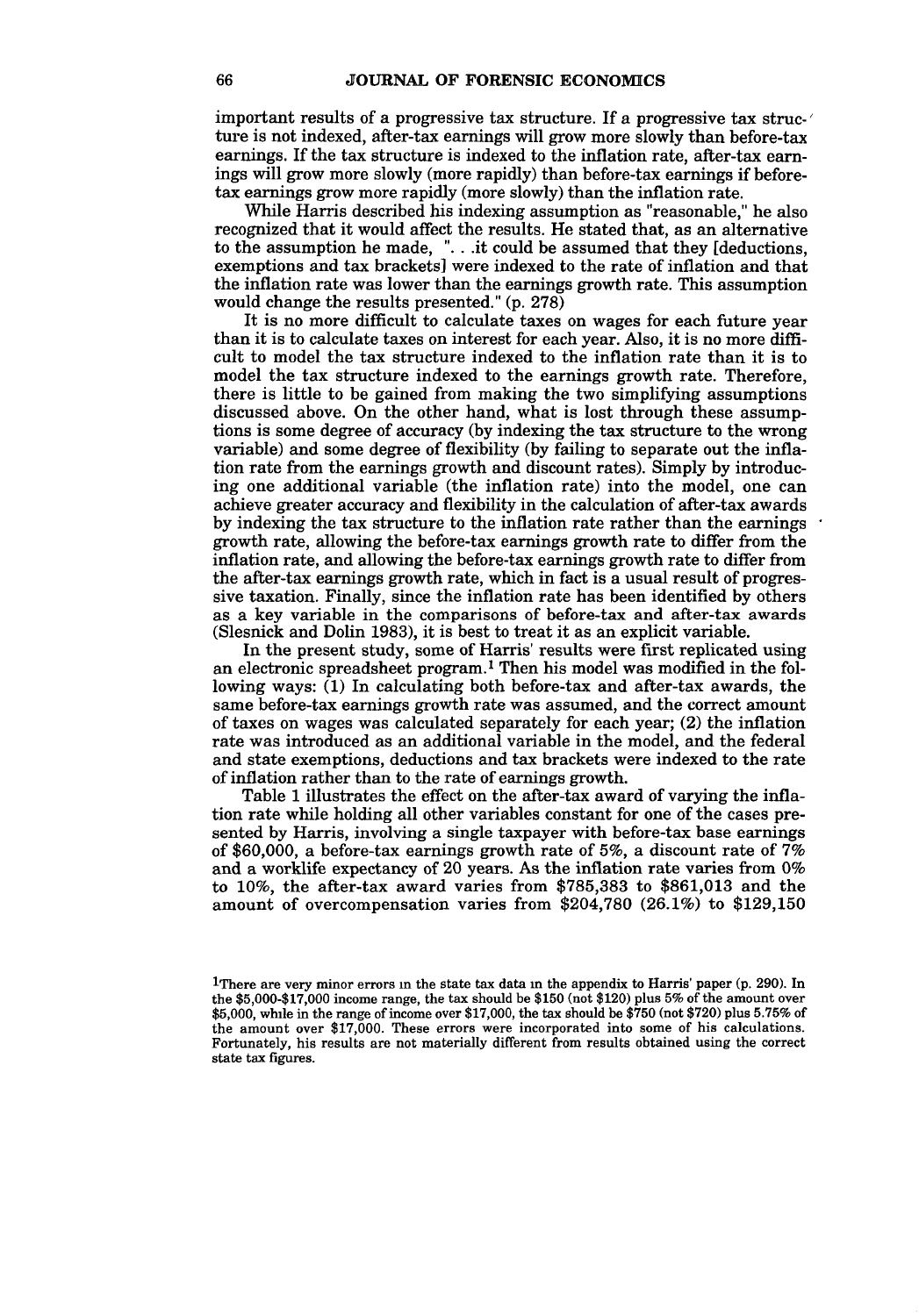#### **Brush** 67

(15.0%). 2 At the same time, the average compound *after-tax* earnings growth rate varies from 4.49% to 5.70%, despite a constant *before-tax* earnings growth rate of 5.0%. Only in the special case where the inflation rate equals the earnings growth rate is the after-tax award the same as that shown by Harris, and only in this special case is the after-tax earnings growth rate equal to the before-tax earnings growth rate. The general pattern of results described here holds for all the cases considered by Harris.

#### Table 1

#### A Comparison of Before-Tax and After-Tax Damage Awards with Varying Inflation Rates  $\text{(earnings = $60,000, wage growth = .05, discount = .07,}$ worklife  $= 20$  yrs., single taxpayer)

| Inflation | Lump Sum   |           | Overcompensation |         |
|-----------|------------|-----------|------------------|---------|
| Rate      | Before-Tax | After-Tax | Amount           | Percent |
| $0\%$     | \$990,163  | \$785,383 | \$204,780        | 26.1    |
| $1\%$     | \$990,163  | \$789,242 | \$200,921        | 25.5    |
| $2\%$     | \$990,163  | \$794,025 | \$196,138        | 24.7    |
| 3%        | \$990,163  | \$799,841 | \$190,322        | 23.8    |
| $4\%$     | \$990,163  | \$806,854 | \$183,309        | 22.7    |
| 5%        | \$990,163  | \$815,237 | \$174,926        | 21.5    |
| 6%        | \$990,163  | \$822,902 | \$167,261        | 20.3    |
| 7%        | \$990,163  | \$830,697 | \$159,466        | 19.2    |
| 8%        | \$990,163  | \$839,850 | \$150,313        | 17.9    |
| 9%        | \$990,163  | \$850,679 | \$139,484        | 16.4    |
| 10%       | \$990,163  | \$861,013 | \$129,150        | 15.0    |

Of course, large swings in the inflation rate are not likely to occur independently of the earnings growth rate and the discount rate. Nonetheless, it is useful to have the flexibility to vary these three variables independently. Not all forensic economists predict the same relationships among these variables, and they generally do *not* posit an equality between the inflation rate and the earnings growth rate.<sup>3</sup>

One final note about the role of inflation. In his Tables 7-10, Harris showed the effect on the after-tax awards of changes in the absolute levels of the earnings growth rate and discount rate. Specifically, he showed results when both variables were equal at the values .04, .06, .08 and .10, respectively. Increasing the absolute levels of both variables in tandem produces

<sup>2</sup>Since Harris indexes the tax structures to the earnings growth rate, the after-tax award for the 5% inflation rate m my Table 1 corresponds to the after-tax award for the 20-year worklife he reports in his Table 3. The slight difference in results for this case (my \$815,237 vs. his \$815,832) is due to the state tax error described in the previous note.

 $3$ In a recent survey, NAFE members were asked what values for these variables they would use for a 30-year loss projection. The median values were as follows: 4.0% for the rate of inflation, 1.5% for the *real* earnings growth rate, and 2.5% for the *real* discount rate. See the responses to questions 3, 5 and 7 of the survey. (Brookshire and Slesnick 1993)